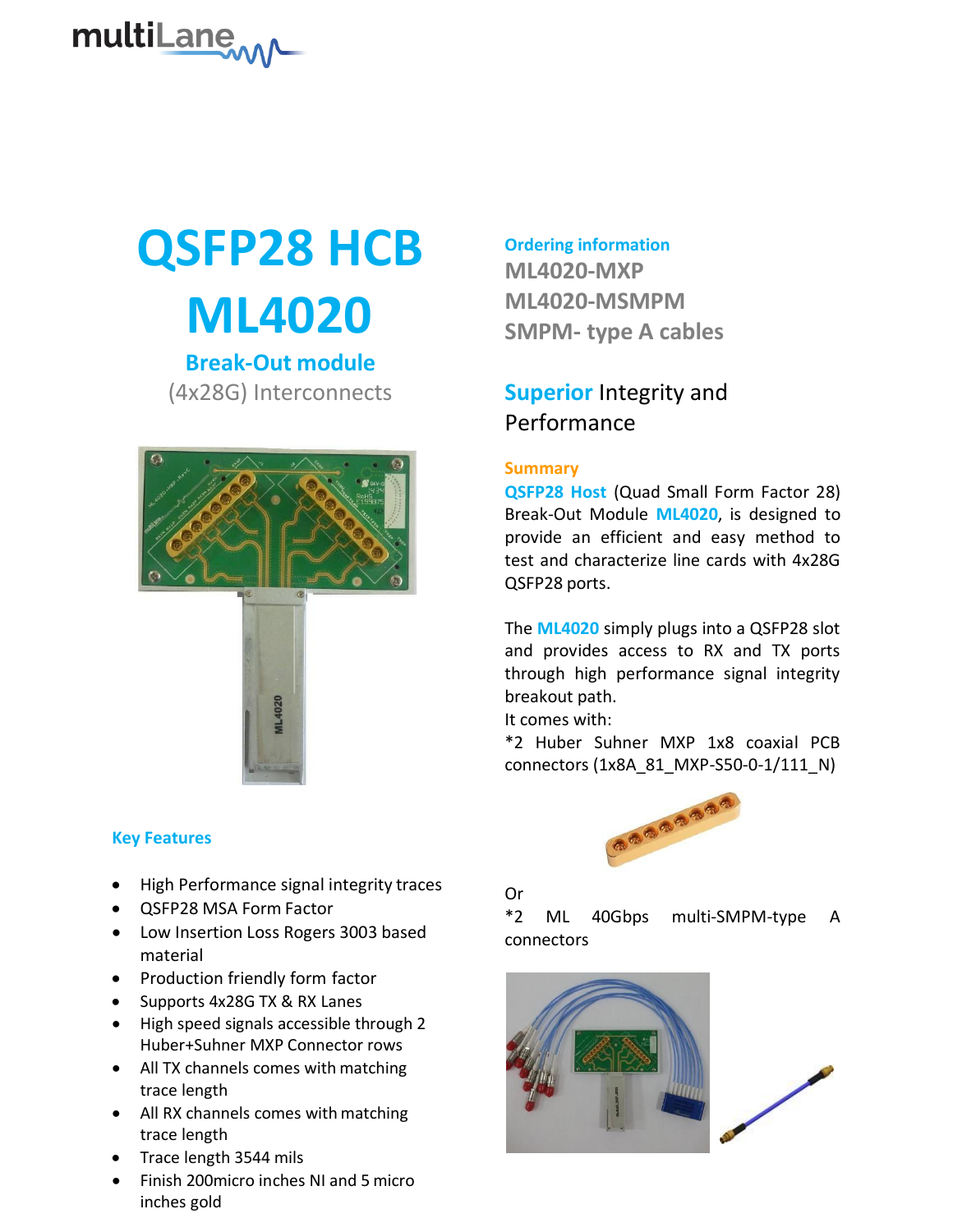

# **Compliant with CEI-28G-VSR HCB characteristics**



# **Applications**

- System Characterization
- Signal Integrity analysis
- QSFP28 Line Card and Port Characterization
- Ethernet IEEE 802.3 (Gigabit, 10 Gigabit and 40 Gigabit Ethernet)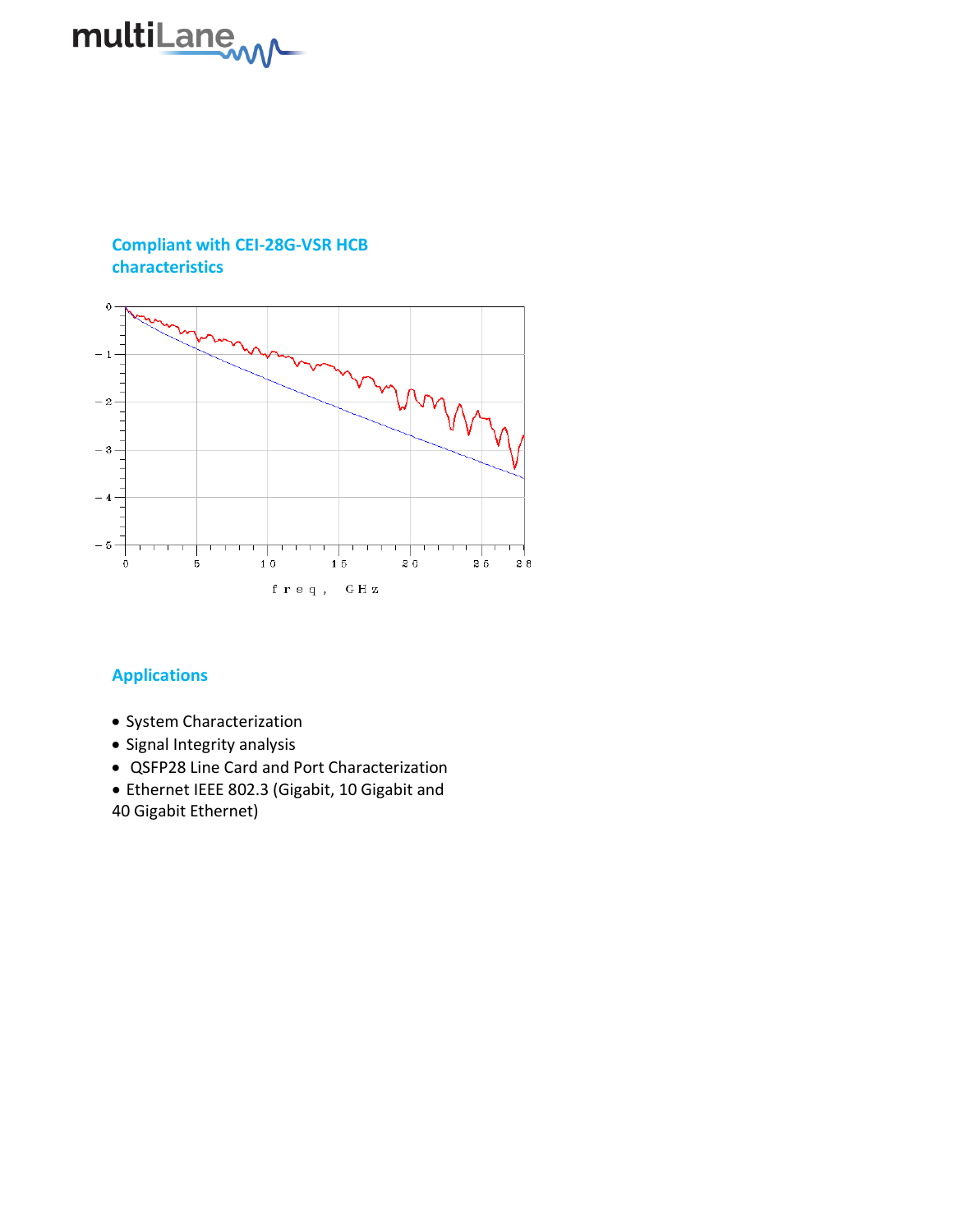

# **QSFP28 HCB ML4020-N**

**Break-Out module** (4x28G) Interconnects



#### **Key Features**

- High Performance signal integrity traces
- QSFP28 MSA Form Factor
- Low Insertion Loss Rogers 3003 based material
- Production friendly form factor
- Supports 4x28G TX & RX Lanes
- High speed signals accessible through 2 Huber+Suhner MXP Connector rows
- Max Trace length 3869 mils
- Finish 200micro inches NI and 5micro inches gold

# **Ordering information**

**ML4020-N-MXP ML4020-N-MSMPM- type A SMPM cables**

# **Compliant with CEI-28G-VSR HCB characteristics**



# **Applications**

- System Characterization
- Signal Integrity analysis
- QSFP28 Line Card and Port Characterization
- Ethernet IEEE 802.3 (Gigabit, 10 Gigabit and

40 Gigabit Ethernet)